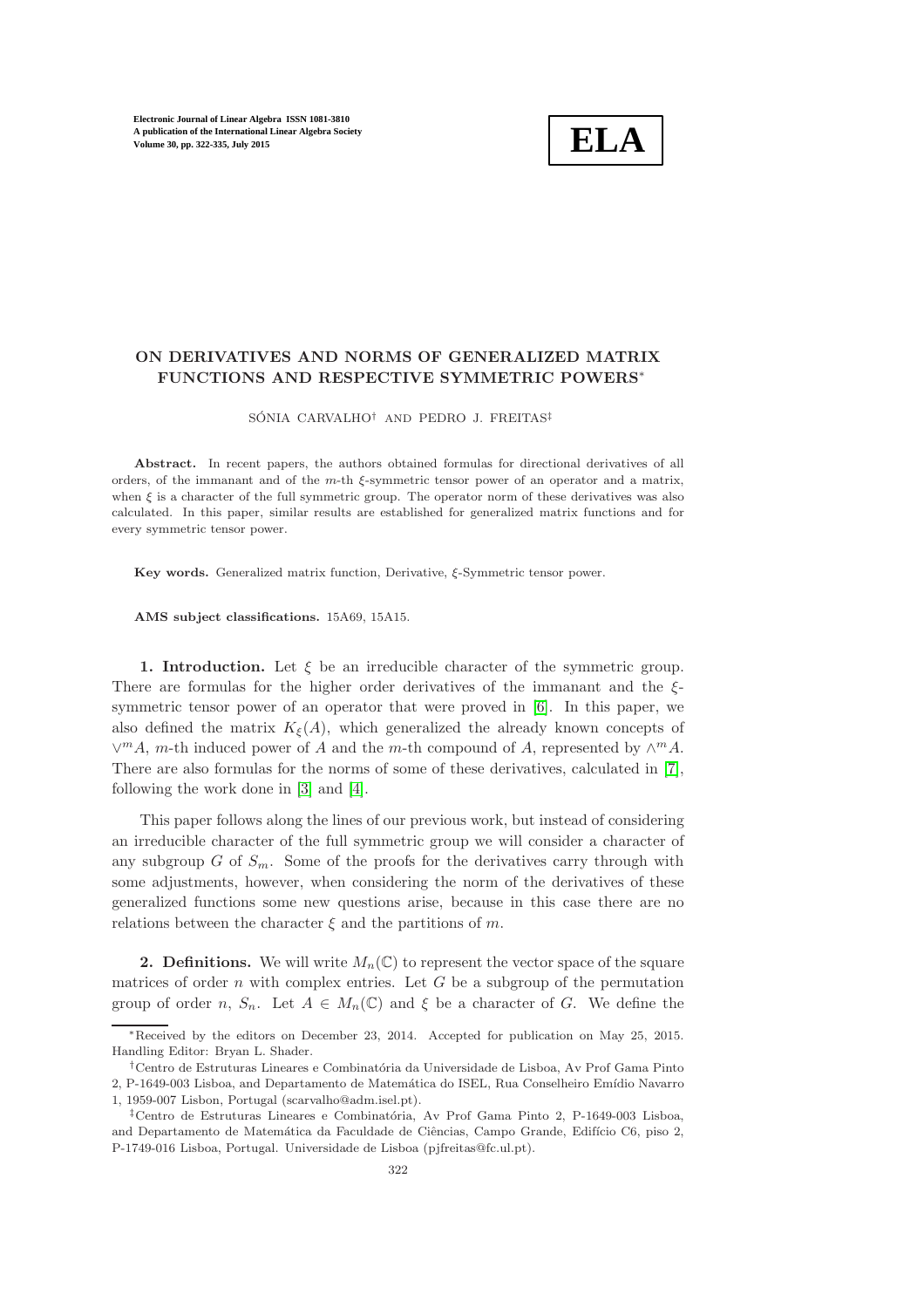

Derivatives and Norms of Generalized Matrix Functions and Respective Symmetric Powers 323

*generalized matrix function* determined by  $\xi$  and  $G$  as:

$$
d_{\xi}^{G}(A) = \sum_{\sigma \in G} \xi(\sigma) \prod_{i=1}^{n} a_{i\sigma(i)}.
$$

This is a multilinear map in the columns of the matrix A and a polynomial map in the matrix entries, hence differentiable.

It is our purpose to obtain formulas for higher order derivatives of this function. Let  $V_1, \ldots, V_n$  be n vector spaces over  $\mathbb{C}$ , and let  $\phi : V_1 \times \cdots \times V_n \longrightarrow \mathbb{C}$  be a multilinear form. For  $A, X^1, \ldots, X^k \in V_1 \times \cdots \times V_n$ , the k-th derivative of  $\phi$  at A in the direction of  $(X^1, \ldots, X^k)$  is given by the expression

$$
D^k \phi(A)(X^1, \dots, X^k) := \frac{\partial^k}{\partial t_1 \cdots \partial t_k} \Big|_{t_1 = \dots = t_k = 0} \phi(A + t_1 X^1 + \dots + t_k X^k).
$$

This is a multilinear function defined on  $M_n(\mathbb{C})^k$ .

Given a matrix  $A \in M_n(\mathbb{C})$ , we will represent by  $A_{[i]}$  the *i*-th column of A,  $i=1,\ldots,n.$ 

Let  $\Gamma_{m,n}$  be the set of all maps from the set  $\{1,\ldots,m\}$  into the set  $\{1,\ldots,n\}$ . This set can also be identified with the collection of multiindices  $\{(i_1, \ldots, i_m) : i_j \leq j \}$ n}. If  $\alpha \in \Gamma_{m,n}$ , this correspondence associates to  $\alpha$  the m-tuple  $(\alpha(1), \ldots, \alpha(m))$ . We will consider the lexicographic order in the set  $\Gamma_{m,n}$ .

We denote by  $Q_{k,n}$  the set of strictly increasing maps in  $\Gamma_{m,n}$ , and by  $G_{k,n}$  the set of increasing maps.

**3. Derivatives of**  $d_{\xi}^{G}$ . Let k be a natural number,  $1 \leq k \leq n, A, X^{1}, \ldots, X^{k} \in$  $M_n(\mathbb{C})$ , and  $t_1, \ldots, t_k$  k variables.

We will denote by  $A(\alpha; X^1, \ldots, X^k)$  the matrix of order n obtained from A by replacing the  $\alpha(j)$  column of A by the  $\alpha(j)$  column of  $X^j$ . There is a known formula for the k-th directional derivative, which can be easily deduced by considering the multilinearity (see [\[3\]](#page-13-2) or [\[6\]](#page-13-0)).

$$
D^k d_{\xi}^G(A)(X^1,\ldots,X^k) = \sum_{\sigma \in S_k} \sum_{\alpha \in Q_{k,n}} d_{\xi}^G A(\alpha; X^{\sigma(1)},\ldots,X^{\sigma(k)}).
$$

In particular,

$$
D^k d_{\xi}^G(A)(X,\ldots,X) = k! \sum_{\alpha \in Q_{k,n}} d_{\xi}^G A(\alpha; X, \ldots, X).
$$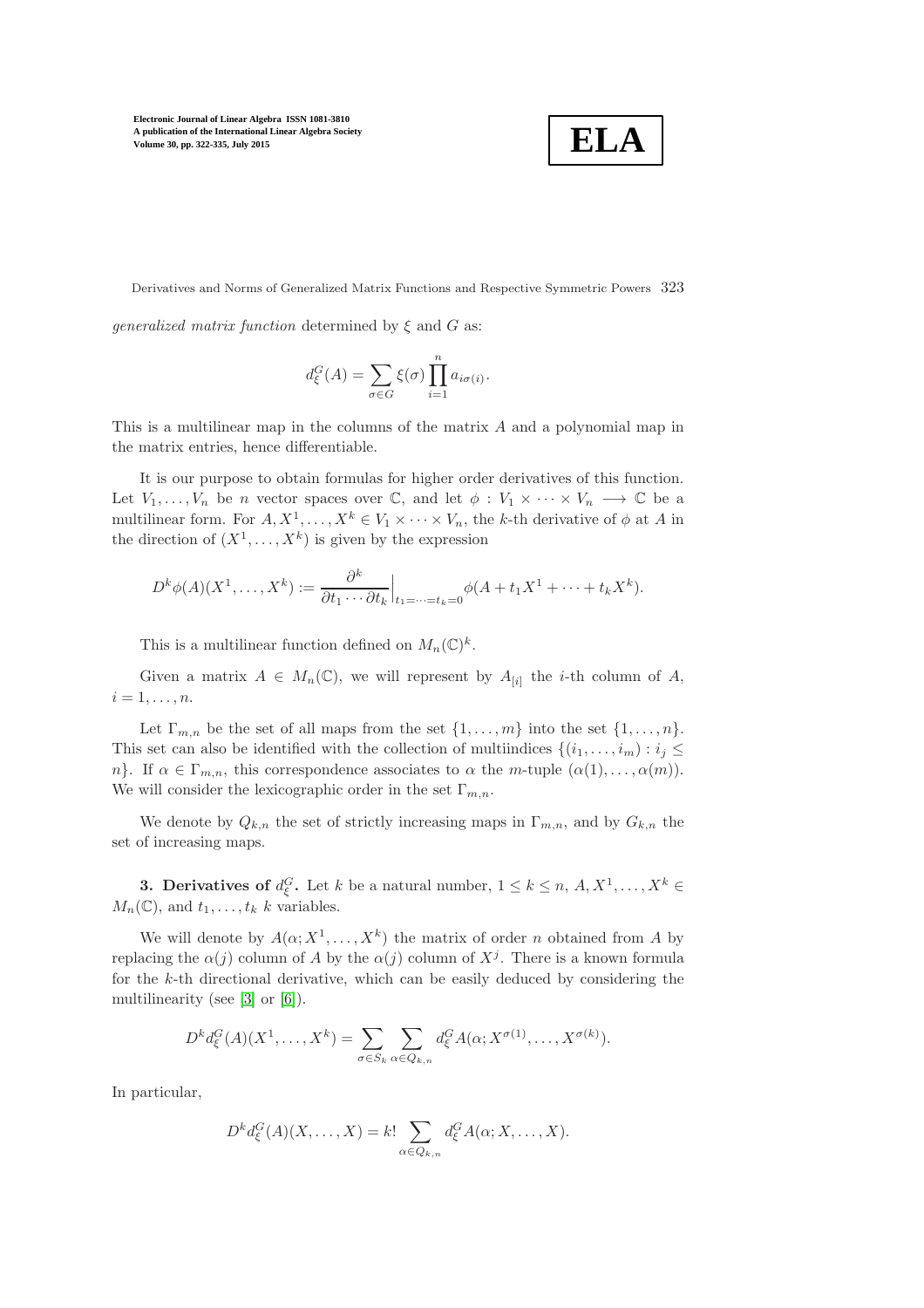

## 324 S. Carvalho and P.J. Freitas

We can re-write the last expression using the concept of mixed generalized matrix function. The mixed immanant, defined in [\[6\]](#page-13-0), is a particular case of this definition.

DEFINITION 3.1. Let  $X^1, \ldots, X^n$  be *n* matrices of order *n*. We define the *mixed generalized matrix function* of  $X^1, \ldots, X^n$  as

$$
\Delta_{\xi}^{G}(X^{1},\ldots,X^{n}) := \frac{1}{n!} \sum_{\sigma \in S_{n}} d_{\xi}^{G}(X_{[1]}^{\sigma(1)},\ldots,X_{[n]}^{\sigma(n)}).
$$

If  $X^1 = \cdots = X^t = A$ , for some  $t \leq n$  and  $A \in M_n(\mathbb{C})$ , we denote it by

$$
\Delta_{\xi}^G(A;X^{t+1},\ldots,X^n).
$$

We have that  $\Delta_{\xi}^{G}(A,\ldots,A)=d_{\xi}^{G}(A).$ 

PROPOSITION 3.2. Let  $A \in M_n(\mathbb{C})$ . We have that

$$
\Delta_{\xi}^{G}(A;X^{1},\ldots,X^{k}) := \frac{(n-k)!}{n!} \sum_{\sigma \in S_{k}} \sum_{\alpha \in Q_{k,n}} d_{\xi}^{G} A(\alpha;X^{\sigma(1)},\ldots,X^{\sigma(k)}).
$$

*Proof.* We simply have to observe that each summand in  $\Delta_{\xi}^{G}(A; X^1, \ldots, X^k)$ appears  $(n-k)!$  times: once we fix a permutation of the matrices  $X^1, \ldots, X^k$ , these summands correspond to the possible permutations of the  $n - k$  matrices equal to  $A. \square$ 

As an immediate consequence of this result, we can re-write the formula we obtained for the derivative of  $d_{\xi}^{G}$ .

<span id="page-2-0"></span>THEOREM 3.3.

(3.1) 
$$
D^{k}d_{\xi}^{G}(A)(X^{1},...,X^{k}) = \frac{n!}{(n-k)!}\Delta_{\xi}^{G}(A;X^{1},...,X^{k}).
$$

<span id="page-2-1"></span>4. On ξ-symmetric tensor powers. We present some classic facts and notation about ξ-symmetric powers that can be found in [\[10,](#page-13-4) Chapter 6]. In this section, G is a subgroup of  $S_m$  and  $\xi$  is an irreducible character of G. Define  $T(G, \xi) \in \mathcal{L}(\otimes^m V)$ as

$$
T(G,\xi) = \frac{\xi(\mathrm{id})}{|G|} \sum_{\sigma \in G} \xi(\sigma) P(\sigma),
$$

where id stands for the identity element of  $S_m$  and  $P(\sigma)(v_1 \otimes \cdots \otimes v_m) = v_{\sigma^{-1}(1)} \otimes$  $\dots \otimes v_{\sigma^{-1}(m)}$ . The range of  $T(G,\xi)$  is called the *symmetry class of tensors* associated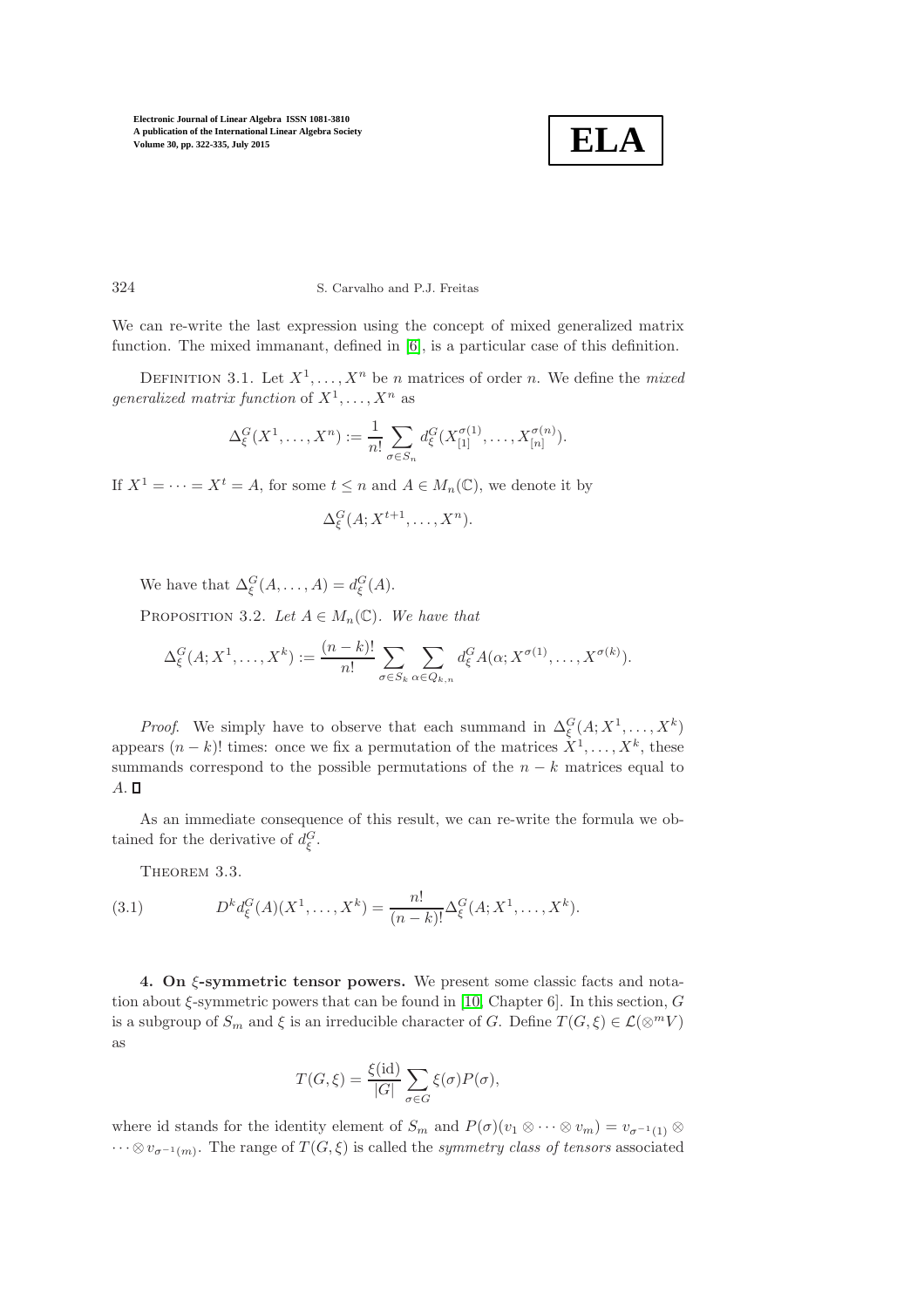$$
\boxed{\textbf{ELA}}
$$

Derivatives and Norms of Generalized Matrix Functions and Respective Symmetric Powers 325

with the irreducible character  $\xi$  and it is represented by  $V_{\xi}(G) = T(G, \xi)(\otimes^m V)$ . We denote

$$
v_1 * v_2 * \cdots * v_m = T(G, \xi)(v_1 \otimes v_2 \otimes \cdots \otimes v_m).
$$

These vectors belong to  $V_{\xi}(G)$  and are called *decomposable symmetrized tensors*.

Given  $T \in \mathcal{L}(V)$ , it is known that  $V_{\xi}(G)$  is an invariant subspace for  $\otimes^m T$ . We define the  $\xi$ -symmetric tensor power of T as the restriction of  $\otimes^m T$  to  $V_{\xi}(G)$ , and denote it by  $K_{\xi}^{G}(T)$ .

The group G acts on  $\Gamma_{m,n}$  by the action  $(\sigma, \alpha) \longrightarrow \alpha \circ \sigma^{-1}$  where  $\sigma \in S_m$  and  $\alpha \in \Gamma_{m,n}$ . The orbit of  $\alpha \in \Gamma_{m,n}$  is  $\{\alpha \cdot \sigma : \sigma \in G\} \subseteq \Gamma_{m,n}$  and the stabilizer of  $\alpha$  is  $G_{\alpha} = {\sigma \in S_m : \alpha \sigma = \alpha}.$ 

If V is a Hilbert space and  $E = \{e_1, \ldots, e_n\}$  is an orthonormal basis of V, then the set

$$
\{e_{\alpha}^{\otimes}=e_{\alpha(1)}\otimes e_{\alpha(2)}\otimes\cdots\otimes e_{\alpha(m)}:\alpha\in\Gamma_{m,n}\}\
$$

is an orthonormal basis of the m-th tensor power of V. By the definition of  $V_{\xi}(G)$ , we have

$$
V_{\xi}(G)=\langle e^*_{\alpha}=T(G,\xi)(e_{\alpha}^{\otimes}): \alpha\in \Gamma_{m,n}\} \rangle.
$$

In general, this is not a basis of  $V_{\xi}(G)$ . Let

$$
\Omega = \Omega_{\xi} = \{ \alpha \in \Gamma_{m,n} : e^*_{\alpha} \neq 0 \}.
$$

<span id="page-3-0"></span>For a characterization of the nonzero decomposable symmetrized tensors, we have the formula

(4.1) 
$$
\|e_{\alpha}^*\|^2 = \frac{\xi(\mathrm{id})}{|G|} \sum_{\sigma \in G_{\alpha}} \xi(\sigma).
$$

So the nonzero decomposable symmetrized tensors are  $\{e^*_{\alpha} : \alpha \in \Omega\}$ . Let  $\Delta$  be the system of distinct representatives for the quotient set  $\Gamma_{m,n}/G$ , constructed by taking the first element in each orbit, for the lexicographic order of indices. It is easy to check that  $\Delta \subseteq G_{m,n}$ , where  $G_{m,n}$  is the set of all increasing sequences of  $\Gamma_{m,n}$ .

It can be proved that the set  $\{e^*_{\alpha} : \alpha \in \Delta \cap \Omega\}$  is linearly independent. So there is a set  $\widehat{\Delta}$ , such that  $\Delta \cap \Omega \subseteq \widehat{\Delta} \subseteq \Omega$  such that

$$
\mathcal{E}' := \{ e^*_{\alpha} : \alpha \in \widehat{\Delta} \}
$$

is a basis for  $V_{\xi}(G)$ . We will consider this basis fixed.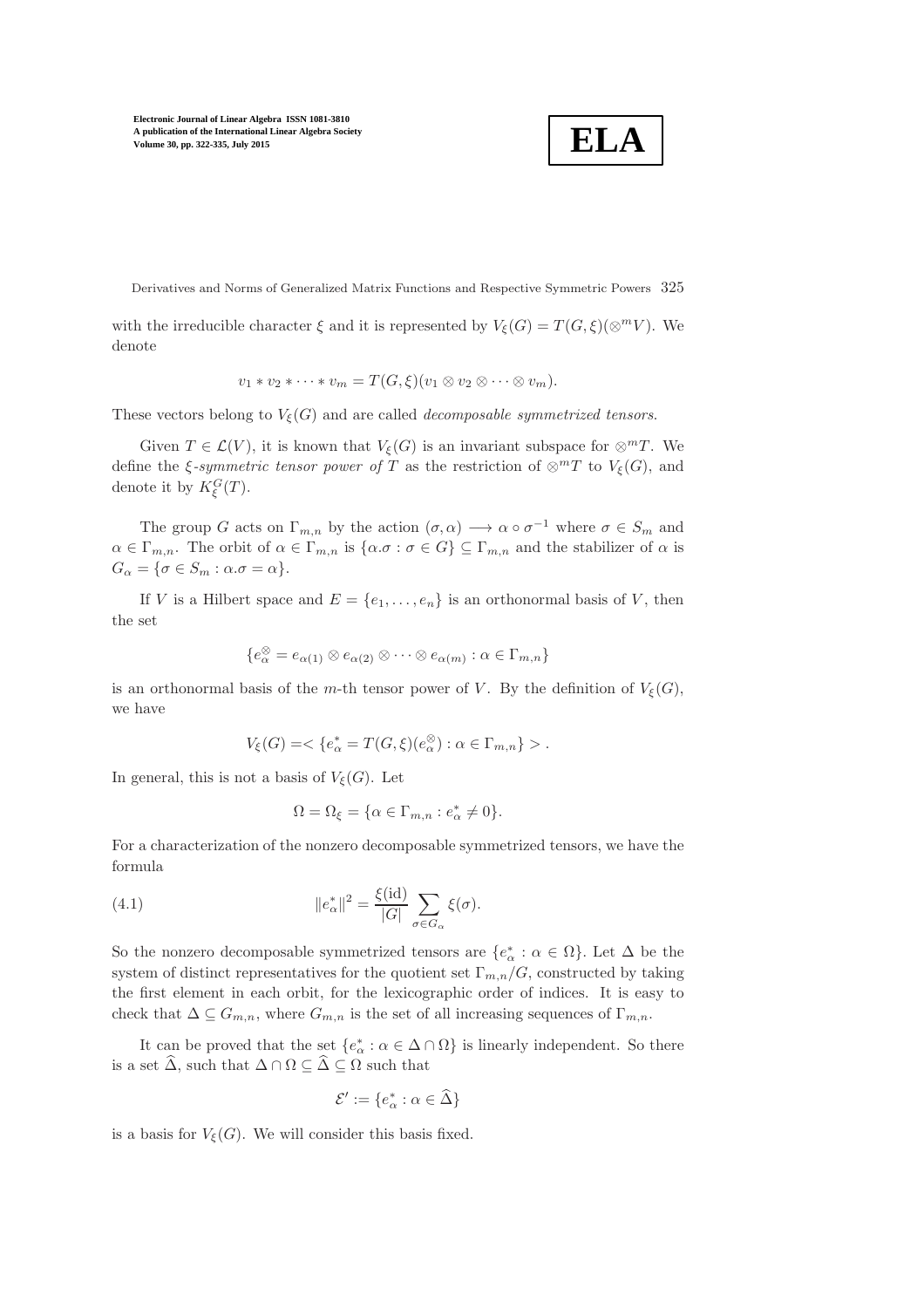

# 326 S. Carvalho and P.J. Freitas

5. Derivatives of the  $\xi$ -symmetric tensor power of an operator. In this section, we present a formula for higher order derivatives that generalizes formulas in [\[2\]](#page-13-5) and [\[3\]](#page-13-2). It is known that, given  $X^1, \ldots, X^m \in \mathcal{L}(V)$ , the space  $V_{\xi}(G)$  is invariant for the map defined as

$$
X^1 \tilde{\otimes} X^2 \tilde{\otimes} \cdots \tilde{\otimes} X^m := \frac{1}{m!} \sum_{\sigma \in S_m} X^{\sigma(1)} \otimes \cdots \otimes X^{\sigma(m)}.
$$

See for instance [\[10,](#page-13-4) p. 184]. We will denote the restriction of this map to  $V_{\xi}(G)$  by  $X^1 \ast \cdots \ast X^m$  and call it the *symmetrized*  $\xi$ -symmetric tensor product of the operators  $X^1, \ldots, X^m$ . We remark that this notation does not convey the fact that the product depends on the character  $\xi$  and the subgroup G. In [\[3\]](#page-13-2), the following formula is deduced:

<span id="page-4-0"></span>(5.1) 
$$
D^{k}(\otimes^{m}T)(X^{1},\ldots,X^{k})=\frac{m!}{(m-k)!}\underbrace{T\tilde{\otimes}\cdots\tilde{\otimes}T}_{m-k \text{ copies}}\tilde{\otimes}X^{1}\tilde{\otimes}\cdots\tilde{\otimes}X^{k}.
$$

If  $k > m$  all derivatives are zero. From this we can deduce a formula for the derivative  $D^{k} K_{\xi}^{G}(T) (X^{1}, \ldots, X^{k}),$  using the same techniques. We need the following formulas, also from [\[3\]](#page-13-2): for  $L$  linear and  $f$  a  $k$  times differentiable function, we have:

<span id="page-4-1"></span>(5.2) 
$$
D^{k}(L \circ f)(a)(x^{1},...,x^{k}) = L \circ D^{k}f(a)(x^{1},...,x^{k}).
$$

<span id="page-4-2"></span>(5.3) 
$$
D^{k}(f \circ L)(A)(x^{1},...,x^{k}) = D^{k}f(L(A))(L(x^{1}),...,L(x^{k})).
$$

THEOREM 5.1. *Using the notation we have established, we have* 

$$
D^{k} K_{\xi}^{G}(T)(X^{1},...,X^{k}) = \frac{m!}{(m-k)!}T * \cdots * T * X^{1} * \cdots * X^{k}.
$$

*If*  $m = k$  *this formula does not depend on*  $T$ *, and if*  $k > m$  *all derivatives are zero.* 

*Proof.* We follow the lines of the proof in [\[3\]](#page-13-2). Let Q be the inclusion map defined as  $Q: V_{\xi}(G) \longrightarrow \otimes^m V$ , so its adjoint operator  $Q^*$  is the projection of  $\otimes^m V$  onto  $V_{\mathcal{E}}(G)$ . We have

$$
T_1 * \cdots * T_m = Q^*(T_1 \tilde{\otimes} \cdots \tilde{\otimes} T_m) Q.
$$

Both maps  $L \mapsto Q^*L$  and  $L \mapsto LQ$  are linear, so we can apply formulas [\(5.1\)](#page-4-0) and  $(5.2)$  and get

$$
D^{k} K_{\xi}^{G}(T)(X^{1},...,X^{n}) = D^{k}(Q^{*}(\otimes^{m}T)Q)(X^{1},...,X^{k})
$$
  
\n
$$
= Q^{*}D^{k}(\otimes^{m}T)(X^{1},...,X^{k})Q
$$
  
\n
$$
= \frac{m!}{(m-k)!}Q^{*}(T\tilde{\otimes}...\tilde{\otimes}T\tilde{\otimes}X^{1}\tilde{\otimes}...\tilde{\otimes}X^{k})Q
$$
  
\n
$$
= \frac{m!}{(m-k)!}T^{*}...*T^{*}X^{1}^{*}...*X^{k}.\quad \Box
$$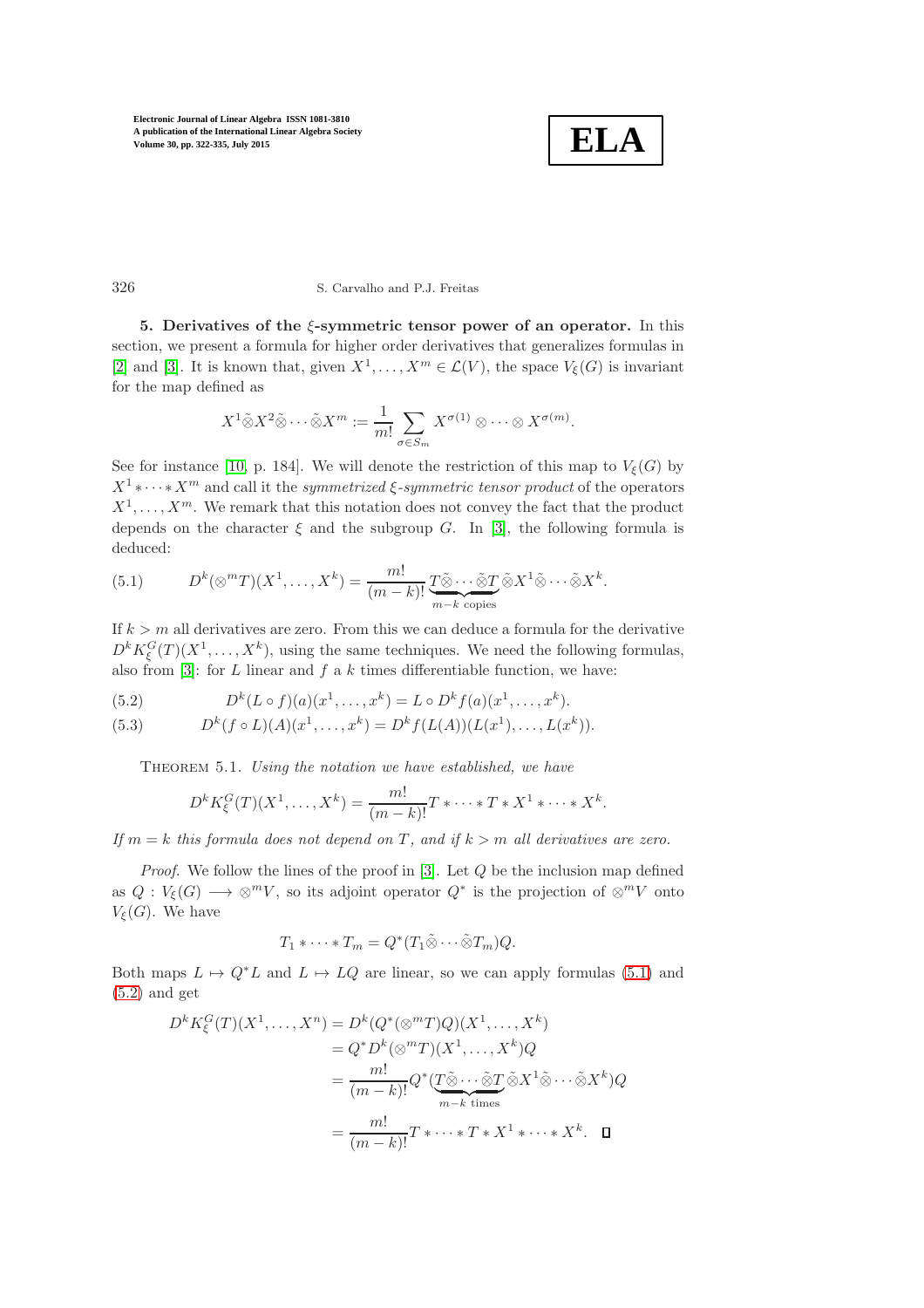$$
\boxed{\textbf{ELA}}
$$

Derivatives and Norms of Generalized Matrix Functions and Respective Symmetric Powers 327

6. Derivatives of the  $\xi$ -symmetric tensor power of a matrix. In this section, we wish to establish a formula for the  $k$ -th derivative of the  $\xi$ -symmetric tensor power of a matrix. Before we can do this, we need quite a bit of definitions, including the very definition of this matrix.

Recall  $\mathcal{E}'$ , the induced basis of  $V_{\xi}(G)$ , and let  $\mathcal{E} = \{v_{\alpha} : \alpha \in \hat{\Delta}\}\)$  be an orthonormal basis of  $V_{\mathcal{E}}(G)$ .

The basis  $\mathcal E$  can be obtained from  $\mathcal E'$  via the Gram-Schmidt process, as was done in [\[6\]](#page-13-0) and [\[7\]](#page-13-1), but it can be any other orthonormal basis. In [\[9\]](#page-13-6), for instance, other bases are presented, and these may eventually be more adequate.

Let B be the change of basis matrix from  $\mathcal{E}'$  to  $\mathcal{E}, B = M(\mathrm{id}_{V_{\xi}(G)}; \mathcal{E}', \mathcal{E})$ . Since  $\mathcal E$  is obtained from  $\mathcal E'$  via the Gram-Schmidt process, this matrix *does not depend on the choice of the orthonormal basis of* V. The Gram-Schmidt process only depends on the numbers  $\langle e^*_{\alpha}, e^*_{\beta} \rangle$ , and, by [\[10,](#page-13-4) p. 163], these are given by formula

$$
\langle e^*_{\alpha}, e^*_{\beta} \rangle = \frac{\xi(\text{id})}{|G|} \sum_{\sigma \in G} \xi(\sigma) \prod_{t=1}^m \langle e_{\alpha(t)}, e_{\beta \sigma(t)} \rangle.
$$

Hence, they only depend on the values of  $\langle e_i, e_j \rangle = \delta_{ij}$  and are independent of the vectors themselves.

We now present a technical result, from [\[10,](#page-13-4) p. 230] that will help us to relate the operator  $K_{\xi}^{G}(T)$  to its matrix, with respect to the bases we have defined.

THEOREM 6.1. *Suppose*  $\xi$  *is an irreducible character of the group*  $G$ *. Let*  $E =$  ${e_1, \ldots, e_n}$  *be an orthonormal basis of the inner product space* V. Let  $T \in L(V, V)$ *be the unique linear operator such that*  $M(T, E) = A$ .

If 
$$
\alpha, \beta \in \Gamma_{m,n}
$$
, then

$$
\langle K_{\xi}^{G}(T)(e_{\alpha}^{*}), e_{\beta}^{*} \rangle = \frac{\xi(\mathrm{id})}{|G|} d_{\xi}^{G}(A^{T}[\alpha|\beta]).
$$

We now define  $K_{\xi}^{G}(A)$ , the m-th  $\xi$ -symmetric tensor power of the matrix A. As in [\[6\]](#page-13-0), we fix an orthonormal basis  $E$  in  $V$  and consider the linear endomorphism  $T$ such that  $A = M(T, E)$ . Define

$$
K_{\xi}^{G}(A) := M(K_{\xi}^{G}(T), \mathcal{E}).
$$

The matrix  $K_{\xi}^{G}(A)$  has order  $t = |\hat{\Delta}|$ , with  $|Q_{m,n}| \leq t$  and it *will depend on the orthonormal basis*  $\mathcal{E}$  — for different orthonormal bases, we may get different  $\xi$ -symmetric powers. This is expressed by the presence of the matrix B in several formulas.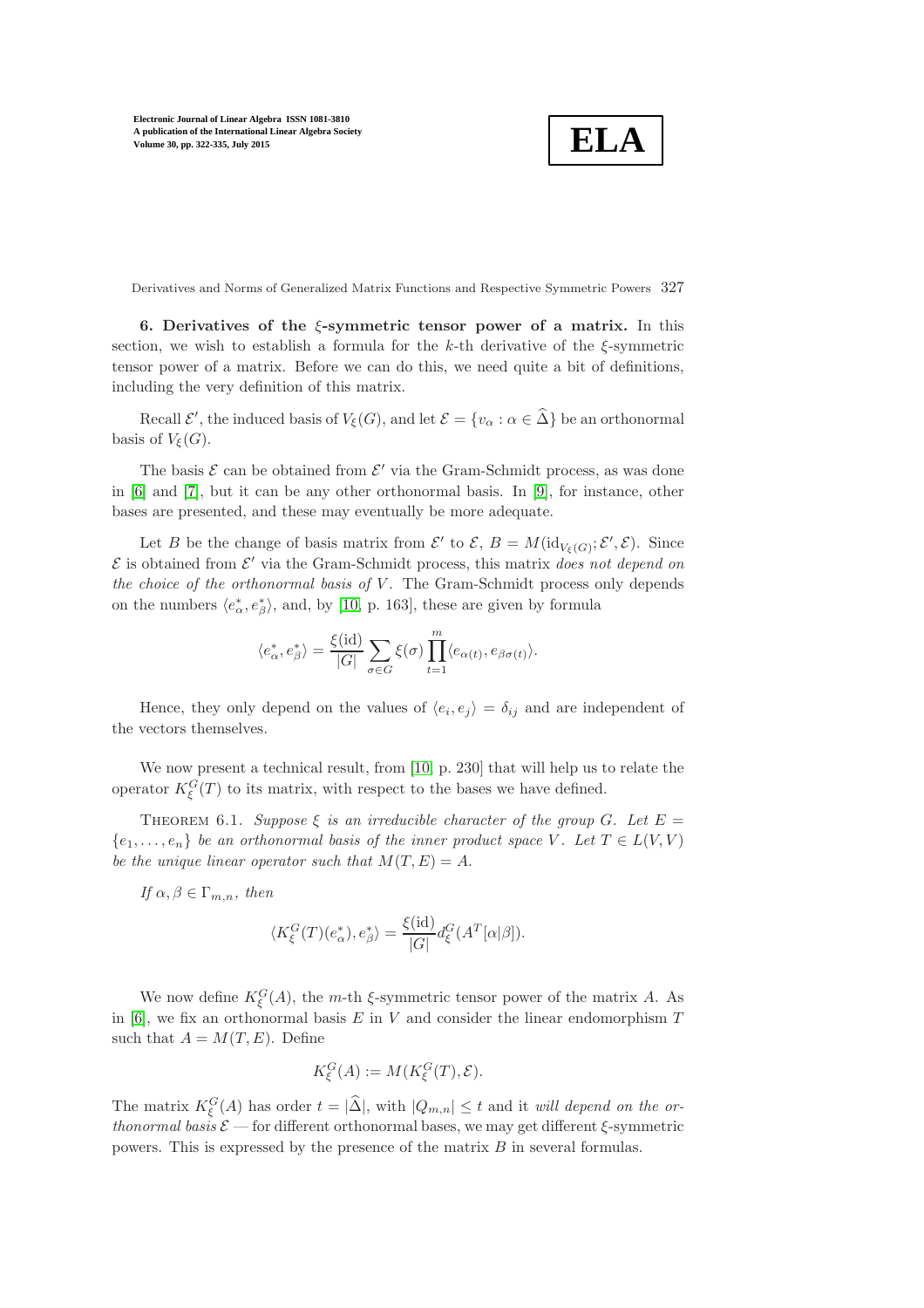

328 S. Carvalho and P.J. Freitas

We have that, for  $\alpha, \beta \in \widehat{\Delta}$ , the  $(\alpha, \beta)$  entry of  $K_{\xi}^{G}(A)$  is

$$
\langle K_{\xi}^{G}(T)(v_{\beta}), v_{\alpha} \rangle = \sum_{\gamma, \delta \in \hat{\Delta}} \langle b_{\gamma \beta} K_{\xi}^{G}(T)(e_{\gamma}^{*}), b_{\delta \alpha} e_{\delta}^{*} \rangle
$$
  

$$
= \sum_{\gamma, \delta \in \hat{\Delta}} b_{\gamma \beta} \overline{b_{\delta \alpha}} \langle K_{\xi}^{G}(T) e_{\gamma}^{*}, e_{\delta}^{*} \rangle
$$
  

$$
= \frac{\xi(\mathrm{id})}{|G|} \sum_{\gamma, \delta \in \hat{\Delta}} b_{\gamma \beta} \overline{b_{\delta \alpha}} d_{\xi}^{G}(A[\delta|\gamma]^{T})
$$
  

$$
= \frac{\xi(\mathrm{id})}{|G|} \sum_{\gamma, \delta \in \hat{\Delta}} b_{\gamma \beta} \overline{b_{\delta \alpha}} d_{\xi}^{G}(A[\delta|\gamma]).
$$

Denote by  $\operatorname{gmm}_\xi(A)$  the square matrix with rows and columns indexed by  $\Delta$ , whose  $(\gamma, \delta)$  entry is  $d_{\xi}^{G}(A[\gamma|\delta])$  (the letters "gmm" stand for "generalized matrix (function)" and "minors"). With this definition, we can rewrite the previous equation as

<span id="page-6-0"></span>(6.1) 
$$
K_{\xi}^{G}(A) = \frac{\xi(\text{id})}{|G|} B^* \operatorname{gmm}_{\xi}(A) B.
$$

Finally, denote by  $\text{mixgmm}_{\xi}(X^1,\ldots,X^n)$  the square matrix having rows and columns indexed by  $\widehat{\Delta}$ , whose  $(\gamma, \delta)$  entry is  $\Delta_{\xi}^G(X^1[\gamma|\delta], \ldots, X^n[\gamma|\delta]).$  With this definition,  $\text{mixgmm}_{\xi}(A,\ldots,A)=\text{gmm}_{\xi}(A)$ . We use the same shorthand as with the mixed generalized matrix function: for  $k \leq n$ ,

$$
\mathrm{mixgmm}_{\xi}(A;X^1,\ldots,X^k):=\mathrm{mixgmm}_{\xi}(A,\ldots,A,X^1,\ldots X^k).
$$

Using all the notation we have so far, we have the following result.

THEOREM 6.2.

$$
D^k K_{\xi}^G(A)(X^1,\ldots,X^k) = \frac{\xi^{S_m}(\mathrm{id})}{(m-k)!} B^* \operatorname{mixgmm}_{\xi}(A;X^1,\ldots,X^k)B,
$$

*where*  $\xi^{S_m}$  *is the induced character, and*  $\xi^{S_m}(\text{id}) = [S_m : G]\xi(\text{id}) = m! \xi(\text{id})/|G|$ *.* 

*Proof.* We adapt arguments from [\[6\]](#page-13-0). Since the map  $A \mapsto A[\delta|\gamma]$  is linear, we can apply formula [\(5.3\)](#page-4-1) to compute the derivatives of the entries of the matrix  $K_{\xi}(A)$ . By formula [\(6.1\)](#page-6-0), the  $(\alpha, \beta)$  entry of the matrix  $D^{k}K_{\xi}(A)(X^1, \ldots, X^k)$  is

$$
\frac{\xi(\mathrm{id})}{|G|}\sum_{\gamma,\delta\in\widehat{\Delta}}b_{\gamma\beta}\overline{b_{\delta\alpha}}D^kd_{\xi}(A[\delta|\gamma])(X^1[\delta|\gamma],\ldots,X^k[\delta|\gamma]).
$$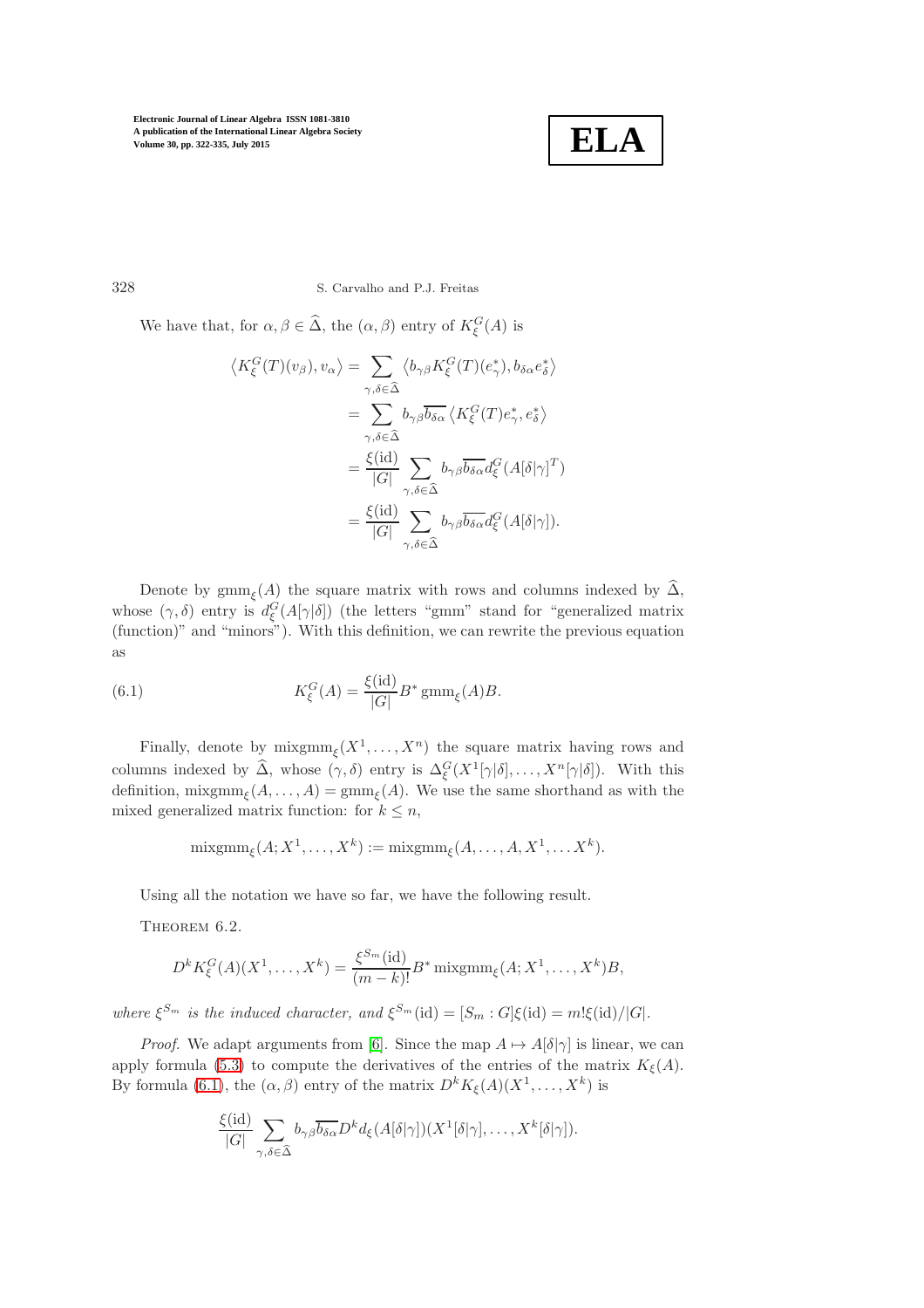**ELA**

Derivatives and Norms of Generalized Matrix Functions and Respective Symmetric Powers 329

To abbreviate notation, for fixed  $\gamma, \delta \in \widehat{\Delta}$ , we will write  $C := A[\delta|\gamma]$ , and  $Z^i :=$  $X^i[\delta|\gamma], i = 1, \ldots, k$ . Using formula [\(3.1\)](#page-2-0), we get

$$
D^k d_{\xi}(A[\delta|\gamma])(X^1[\delta|\gamma], \dots, X^k[\delta|\gamma]) = D^k d_{\xi}(C)(Z^1, \dots, Z^k)
$$
  
= 
$$
\frac{m!}{(m-k)!} \Delta_{\xi}(C; Z^1, \dots, Z^k).
$$

So the  $(\alpha, \beta)$  entry of  $D^k K_{\xi}(A)(X^1, \ldots, X^k)$  is

$$
\frac{\xi(\mathrm{id})}{|G|} \sum_{\gamma,\delta \in \widehat{\Delta}} b_{\gamma\beta} \overline{b_{\delta\alpha}} \frac{m!}{(m-k)!} \Delta_{\xi}(C;Z^1,\ldots,Z^k) =
$$
  

$$
\frac{\xi(\mathrm{id})m!}{|G|(m-k)!} \sum_{\gamma,\delta \in \widehat{\Delta}} b_{\gamma\beta} \overline{b_{\delta\alpha}} \Delta_{\xi}(A[\delta|\gamma];X^1[\delta|\gamma],\ldots,X^k[\delta|\gamma]).
$$

According to the definition of  $\text{mixgmm}_{\xi}(A; X^1, \ldots, X^k)$ , we have

$$
D^{k} K_{\xi}(A)(X^{1},..., X^{k}) = \frac{\xi(\mathrm{id})m!}{|G|(m-k)!} B^{*} \operatorname{mixgmm}_{\xi}(A; X^{1},..., X^{k})B.
$$

Finally, following [\[10,](#page-13-4) p. 97], we can reinterpret the constant:

$$
m! \xi(\text{id})/|G| = [S_m : G] \xi(\text{id}) = \xi^{S_m}(\text{id}).
$$

The formula obtained for the higher order derivatives of  $K_{\xi}^{G}(A)(X^{1},...,X^{k})$ generalizes the expression obtained in [\[6\]](#page-13-0) for the case  $G = S_m$  (the only difference is that the present formula has  $\xi^{S_m}$  instead of  $\xi$ ).

7. Norms. We now obtain upper bounds for the norm of these derivatives. We will need some more results and definitions, which we present in this section.

A partition  $\pi$  of m is an m-tuple of positive integers  $\pi = (\pi_1, \ldots, \pi_r)$ , such that

- $\pi_1 \geq \cdots \geq \pi_r$
- $\pi_1 + \cdots + \pi_r = m$ .

The number of nonzero entries in the partition  $\pi$  is called the *length of*  $\pi$  and is represented by  $l(\pi)$ .

Given an *n*-tuple of real numbers  $x = (x_1, \ldots, x_n)$  and  $\alpha \in \Gamma_{m,n}$ , we define the m-tuple

$$
x_{\alpha} := (x_{\alpha(1)}, x_{\alpha(2)}, \dots, x_{\alpha(m)}).
$$

For every partition  $\pi = (\pi_1, \pi_2, \ldots, \pi_{l(\pi)}, 0, \ldots, 0)$  of m we define  $\omega(\pi)$  as

$$
\omega(\pi) := (\underbrace{1, \ldots, 1}_{\pi_1 \text{ times}}, \underbrace{2, \ldots, 2}_{\pi_2 \text{ times}}, \ldots, \underbrace{l(\pi), \ldots, l(\pi)}_{\pi_{l(\pi)} \text{ times}}) \in G_{m,n} \subseteq \Gamma_{m,n}.
$$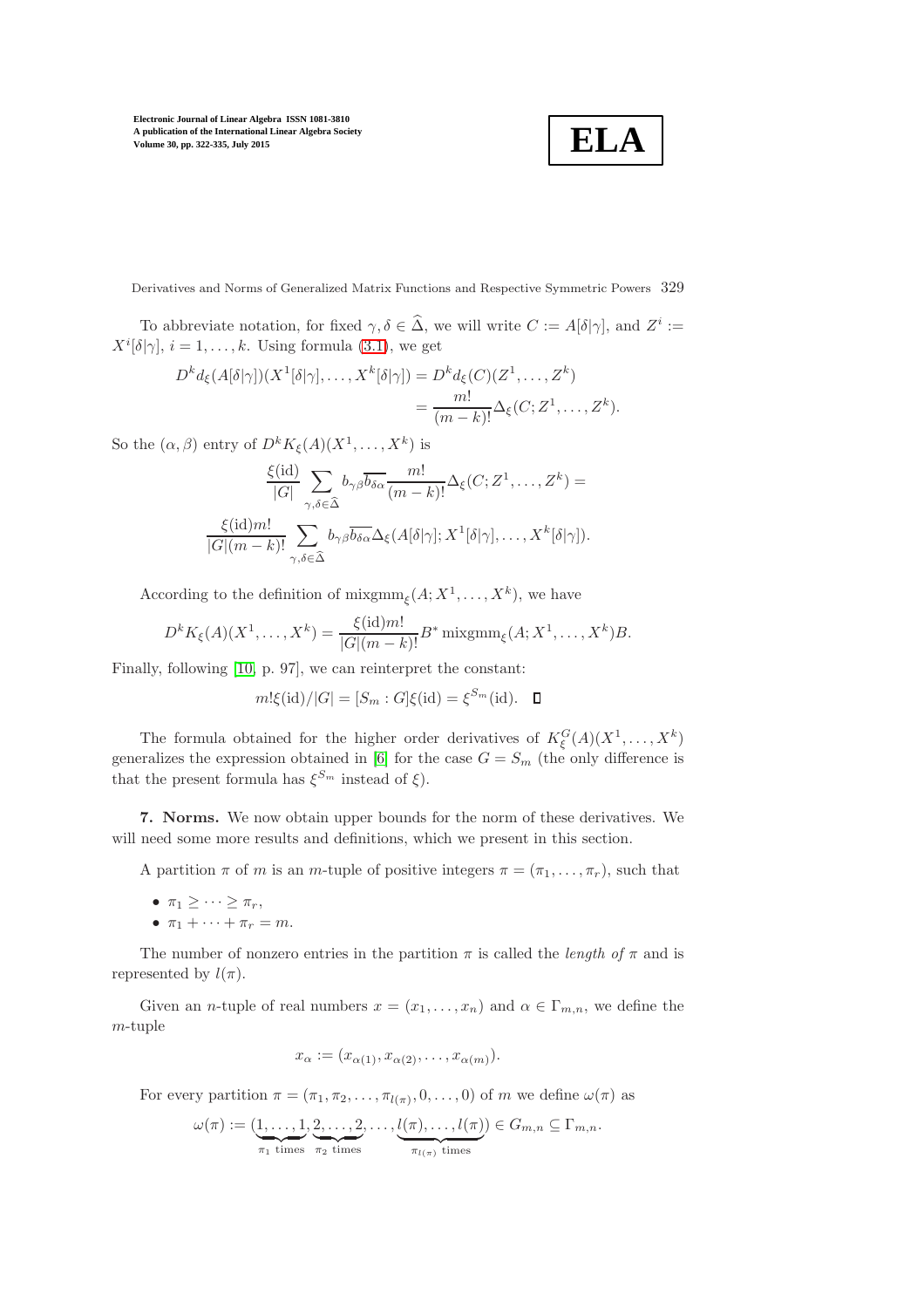

330 S. Carvalho and P.J. Freitas

For each  $\alpha \in \Gamma_{m,n}$  let  $\text{Im}\,\alpha = \{i_1,\ldots,i_l\}$ , suppose that  $|\alpha^{-1}(i_1)| \geq \cdots \geq$  $|\alpha^{-1}(i_l)|$ . The partition of m

$$
\mu(\alpha) := (|\alpha^{-1}(i_1)|, \ldots, |\alpha^{-1}(i_l)|, 0, \ldots, 0)
$$

is called the *multiplicity partition* of  $\alpha$ . The multiplicity partition of  $\omega(\pi)$  is equal to the partition  $\pi$ :

$$
\mu(\omega(\pi)) = \pi.
$$

We have that  $\text{Im}\,\omega(\pi) = \{1, 2, \ldots, l(\pi)\}\$  and that  $|\alpha^{-1}(i)| = \pi_i$ , for every  $i =$  $1, 2, \ldots l(\pi)$ . So

$$
\mu(\omega(\pi)) = (|\alpha^{-1}(1)|, |\alpha^{-1}(2)|, \ldots, |\alpha^{-1}(l(\pi))|) = (\pi_1, \pi_2, \ldots, \pi_{l(\pi)}) = \pi.
$$

We recall a well known order defined on the set of partitions of  $m$ . A partition  $\lambda = (\lambda_1, \ldots, \lambda_m)$  majorizes  $\pi = (\pi_1, \ldots, \pi_m)$ , written  $\pi \preceq \lambda$ , if, for all  $1 \leq s \leq m$ ,

$$
\sum_{j=1}^{s} \pi_j \le \sum_{j=1}^{s} \lambda_j.
$$

When  $G = S_m$  there is a canonical relation between the irreducible characters of  $S_m$  and the partitions of m. For a partition  $\pi$ , we denote by  $\chi_{\pi}$  the character of  $S_m$ associated with it. This relation enables us to find an explicit formula for the norm of the k-th derivative of  $K_{\chi_{\pi}}(T)$ , this is formula (4.1) in [\[7\]](#page-13-1):

$$
||D^k K_{\chi_\pi}(T)|| = k! \, p_{m-k}(\nu_{\omega(\pi)}),
$$

where  $\nu_1 \geq \cdots \geq \nu_n$  are the singular values of the operator T and  $p_{m-k}$  is the elementary symmetric polynomial of degree  $m - k$  in m variables.

There is also a classical result that characterizes the set  $\Omega_{\chi_{\pi}} = \{ \alpha \in \Gamma_{m,n} : e^*_{\alpha} \neq 0 \}$ 0} and is [\[10,](#page-13-4) Theorem 6.37]: for  $\pi$  a partition of m and  $\alpha \in \Gamma_{m,n}$ , we have  $e^*_{\alpha} \neq 0$  if and only if  $\mu(\alpha) \preceq \pi$ .

When G is any subgroup of  $S_m$  this relation between partitions and irreducible characters of G does not exist. In [\[8\]](#page-13-7), J.A. Dias da Silva and A. Fonseca introduced the notion of *multilinearity partition* which was used to generalize the previous result.

DEFINITION 7.1. Suppose  $\xi$  is an irreducible character of G. The multilinearity partition of the character  $\xi$ , MP( $\xi$ ), is the least upper bound of the partitions  $\pi$  of m for which  $(\xi, \chi_{\pi})_G \neq 0$ .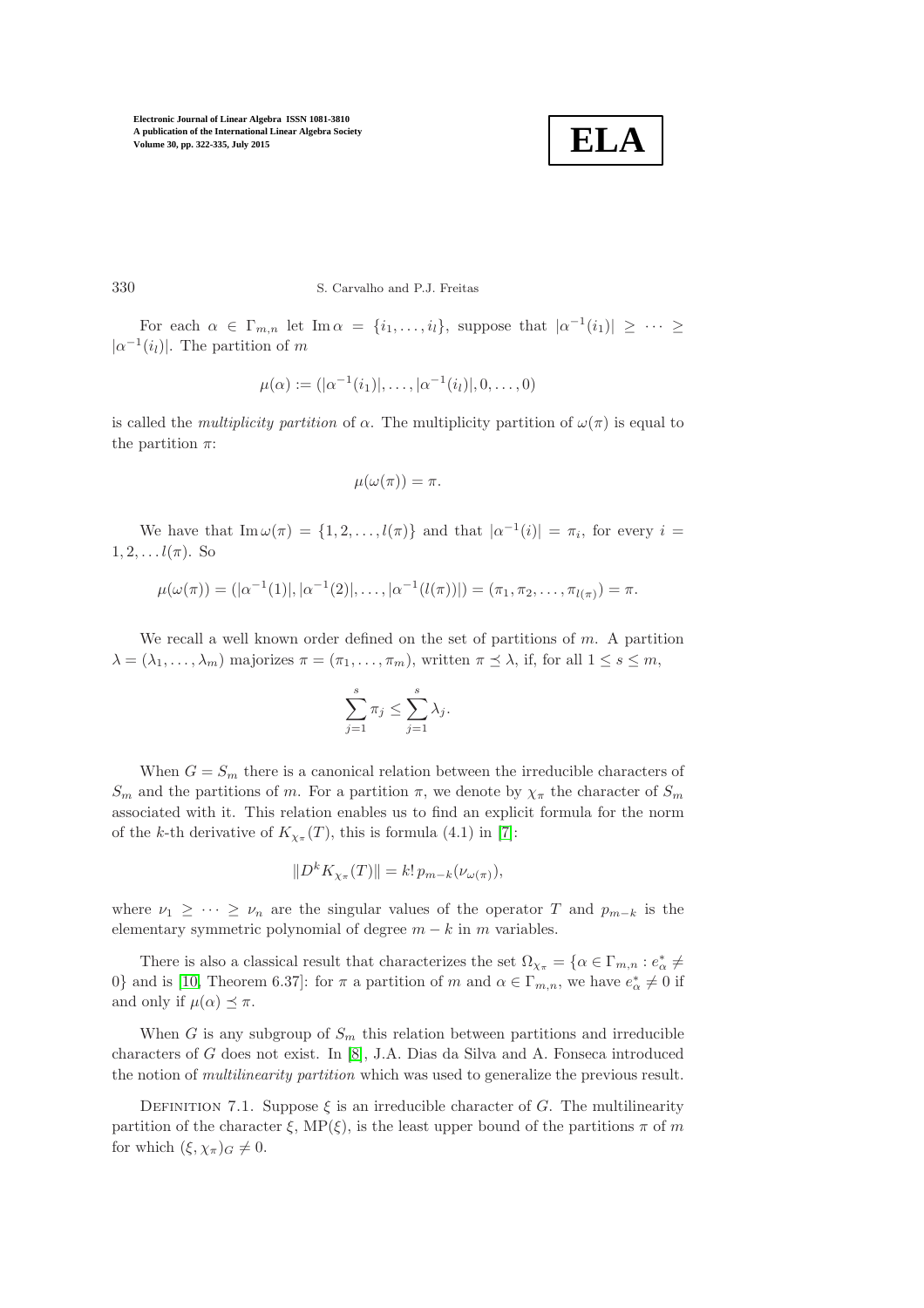$$
\boxed{\textbf{ELA}}
$$

Derivatives and Norms of Generalized Matrix Functions and Respective Symmetric Powers 331

When  $G = S_m$ , the multilinearity partition is the partition usually associated with  $\xi$ . In the same paper the authors also prove the next result, which we will use later.

THEOREM 7.2. *Suppose*  $\xi$  *is an irreducible character of* G *and let*  $\alpha \in \Gamma_{m,n}$ . If  $e^*_{\alpha} = T(G,\xi)(e^{\otimes}_{\alpha}) \neq 0$ , then  $\mu(\alpha) \preceq \text{MP}(\xi)$ .

**8.** Norm of the k-th derivative of  $K_{\xi}^{G}(T)$ . Let U and V be finite dimensional Hilbert spaces. We recall that the norm of a multilinear operator  $\Phi : (\mathcal{L}(V))^k \longrightarrow$  $\mathcal{L}(U)$  is given by

$$
\|\Phi\| = \sup_{\|X^1\| = \dots = \|X^k\| = 1} \|\Phi(X^1, \dots, X^k)\|.
$$

The main result of this section is an upper bound for the norm of the map  $T \to K_{\xi}^{G}(T)$ . The proof of this result is inspired in the techniques used in [\[1\]](#page-13-8). We will now highlight the most important features of the proof.

By the polar decomposition, we know that for every  $T \in \mathcal{L}(V)$  there are a positive semidefinite operator P and a unitary operator W such that  $P = TW$ . Moreover, the eigenvalues of  $P$  are the singular values of  $T$ .

Proposition 8.1. *With the above notation, we have*

$$
||D^k K_{\xi}^G(T)|| = ||D^k K_{\xi}^G(P)||.
$$

The proof follows the lines of the one in [\[7\]](#page-13-1), where it was done for  $G = S_m$ . It is based on the fact that this norm is unitarily invariant.

Now we need to estimate the norm of the operator  $D^k K_{\xi}^G(P)$ . For this, we use a result from [\[3\]](#page-13-2), a multilinear version of the Russo-Dye theorem, which we quote here. A multilinear operator  $\Phi$  is said to be *positive* if  $\Phi(X^1, \ldots, X^k)$  is a positive semidefinite operator whenever  $X^1, \ldots, X^k$  are so.

THEOREM 8.2 (Russo-Dye multilinear version). Let  $\Phi : \mathcal{L}(V)^k \longrightarrow \mathcal{L}(U)$  be a *positive multilinear operator. Then*

$$
\|\Phi\| = \|\Phi(I, I, \dots, I)\|.
$$

We have that  $D^k K_{\xi}^G(P)$  is a positive multilinear operator, since if  $X^1, \ldots, X^k$  are positive semidefinite, then by the formula in Theorem [5.1,](#page-4-2)  $D^{k} K_{\xi}^{G}(P)(X^{1}, \ldots, X^{k})$  is the restriction of a positive semidefinite operator to an invariant subspace, and thus is positive semidefinite.

Therefore,

$$
||D^k K_{\xi}^G(T)|| = ||D^k K_{\xi}^G(P)|| = ||D^k K_{\xi}^G(P)(I, I, \dots, I)||.
$$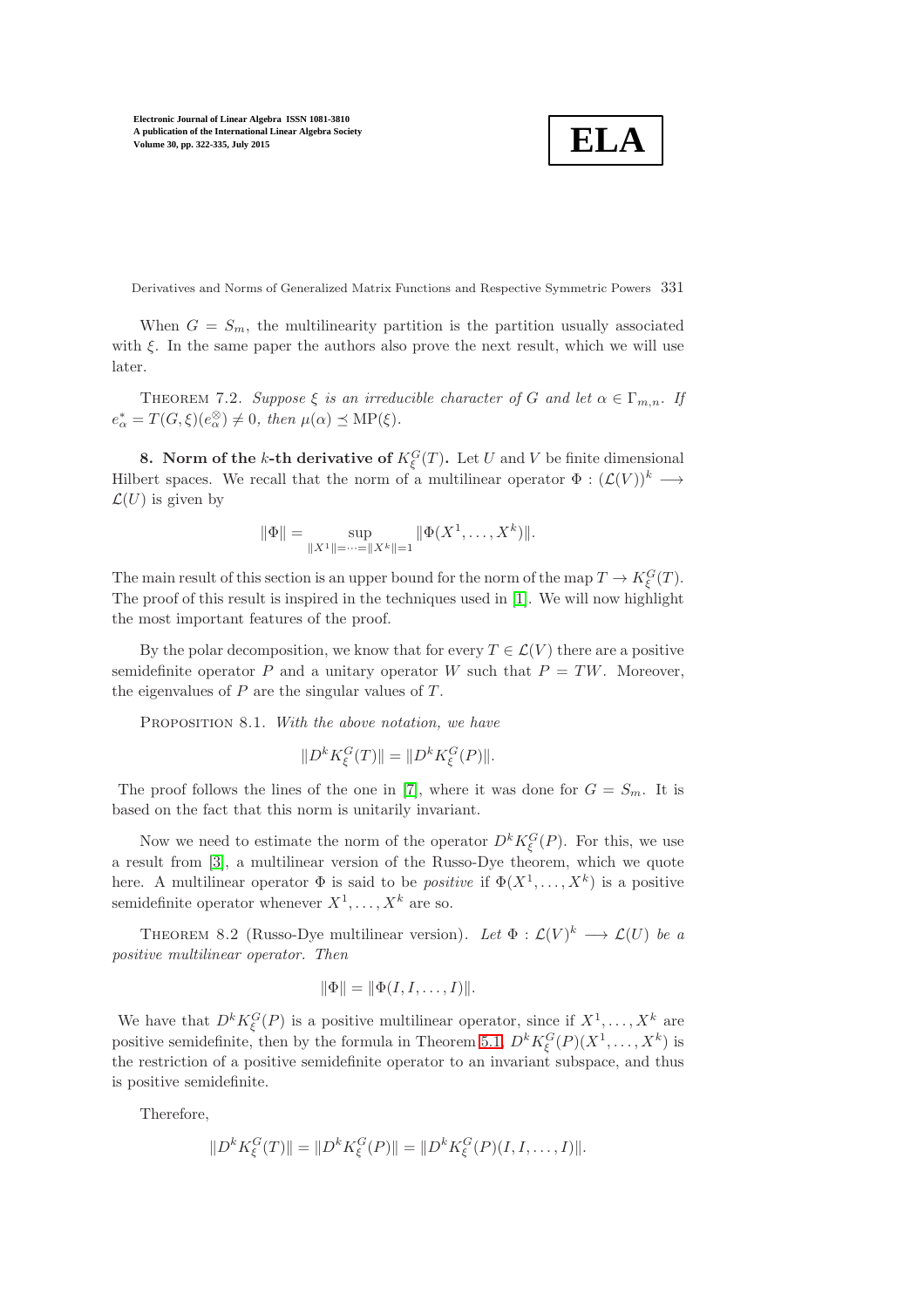

### 332 S. Carvalho and P.J. Freitas

Now, by the definition of the norm, we have to find the maximum eigenvalue of  $D^{k} K_{\xi}^{G}(P)(I, I, \ldots, I)$ . First, we will find a basis of  $V_{\xi}(G)$  formed by eigenvectors of  $D^{k}K_{\xi}(P)(I, I, \ldots, I)$ . If  $E = \{e_1, \ldots, e_n\}$  is an orthonormal basis of eigenvectors for P, then  $\{e^*_\alpha : \alpha \in \hat{\Delta}\}\$  will be a basis of eigenvectors for  $D^k K^G_{\xi}(P)(I, I, \ldots, I)$  (in general, it will not be orthonormal).

<span id="page-10-0"></span>The following proposition gives the expression for the eigenvalues of the derivative  $D^{k} K_{\xi}^{G}(P)(I, I, \ldots, I),$  the proof can be found in [\[7\]](#page-13-1).

PROPOSITION 8.3. Let  $\alpha \in \widehat{\Delta}$  *and define* 

 $\lambda(\alpha) := k! \, p_{m-k}(\nu_\alpha).$ 

Then  $\lambda(\alpha)$  *is the eigenvalue of*  $D^k K_{\xi}^G(P)(I, I, \ldots, I)$  *associated with the eigenvector* e ∗ α*.*

We have obtained the expression for all the eigenvalues of  $D^k K_{\xi}(P)(I, \ldots, I)$ . In [\[7\]](#page-13-1), it was possible to find the largest one, which then coincided with the norm of the operator. In the present situation, it was only possible to find an upper bound for all values  $\lambda(\alpha)$ , which will then be an upper bound for the norm.

LEMMA 8.4. *If*  $\alpha, \beta \in \widehat{\Delta}$  *are in the same orbit, then*  $\lambda(\alpha) = \lambda(\beta)$ *.* 

*Proof.* If  $\alpha$  and  $\beta$  are in the same orbit, then there is  $\sigma \in S_m$  such that  $\alpha \sigma = \beta$ . So by the definition of the elementary symmetric polynomials, we have

$$
p_{m-k}(\nu_{\beta}) = p_{m-k}(\nu_{\alpha\sigma}) = p_{m-k}(\nu_{\alpha}). \quad \blacksquare
$$

According to the results in Section [4,](#page-2-1) every orbit has a representative in  $G_{m,n}$ , and this is the first element in each orbit (for the lexicographic order). Therefore, the norm of the k-th derivative of  $K_{\xi}^{G}(T)$  is attained at some  $\lambda(\alpha)$  with  $\alpha \in \widehat{\Delta} \cap G_{m,n}$ . We now compare eigenvalues coming from different elements of  $\widehat{\Delta} \cap G_{m,n}$ .

**LEMMA 8.5.** *Let* α, β *be elements of*  $\widehat{\Delta} ∩ G_{m,n}$  *and* π *be a partition of* m. We *have the following results.*

- *1.*  $\lambda(\alpha) \geq \lambda(\beta)$  *if and only if*  $\alpha$  *precedes*  $\beta$  *in the lexicographic order.*
- 2. If  $\mu(\alpha) \preceq \pi$  then  $\omega(\pi)$  precedes  $\alpha$  *in the lexicographic order.*

*Proof*. 1. The result follows directly from the expression of the eigenvalues of  $D^k K_{\xi}(P)(I, \ldots, I)$  given in Proposition [8.3.](#page-10-0)

2. It is a matter of examining the definitions.  $\Box$ 

We are now ready to state and prove the main theorem.

Theorem 8.6. *Let* V *be an* n*-dimensional Hilbert space. Let* m *and* k *be positive*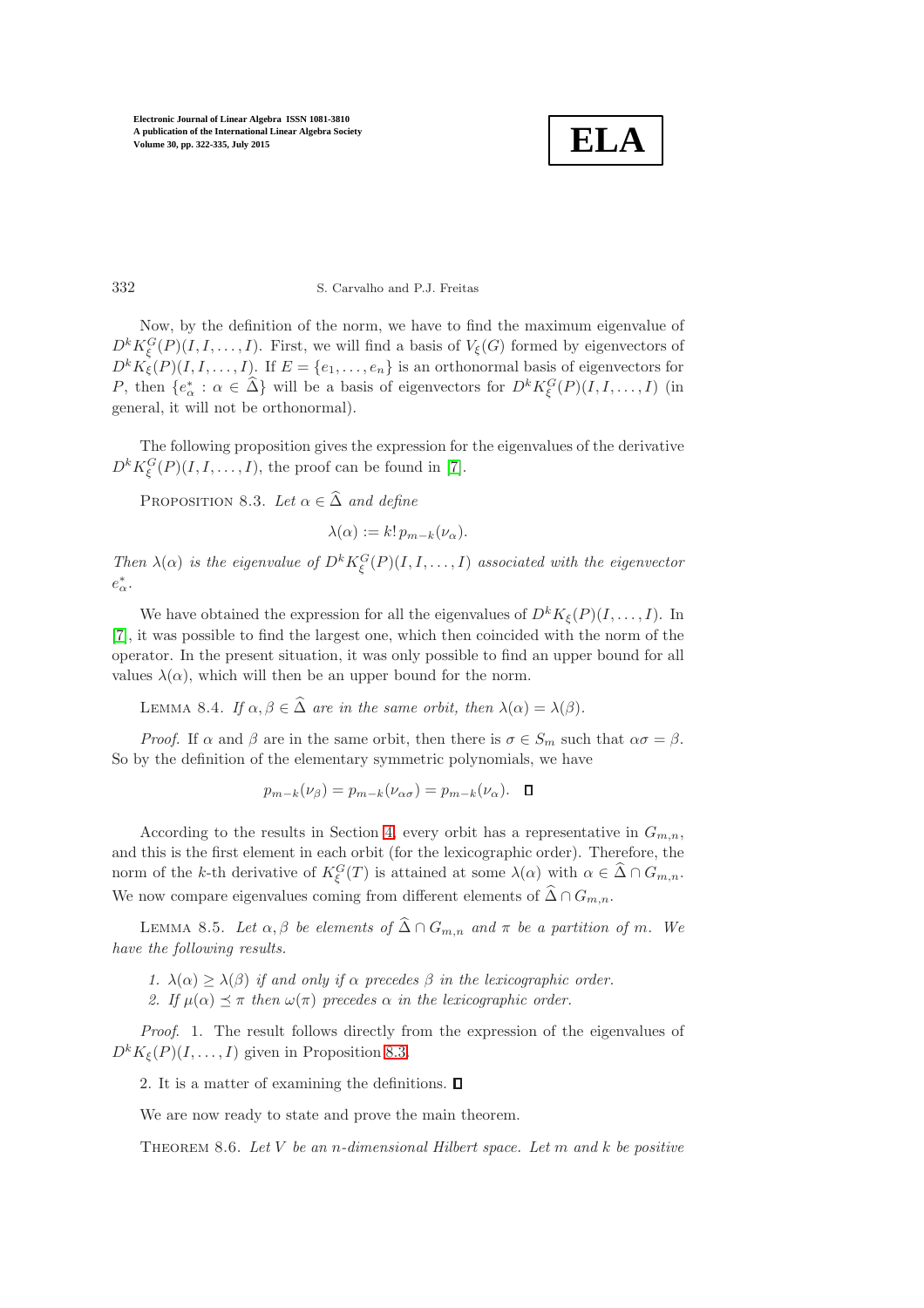$$
\boxed{\textbf{ELA}}
$$

Derivatives and Norms of Generalized Matrix Functions and Respective Symmetric Powers 333

*integers such that*  $1 \leq k \leq m \leq n$ , and let  $\xi$  be an irreducible character of G. Consider *the map*  $T \to K_{\xi}^{G}(T)$ *. Then* 

$$
||D^k K_{\xi}(T)|| \leq k! \, p_{m-k}(\nu_{\omega(\text{MP}(\xi))})
$$

*where*  $p_{m-k}$  *is the symmetric polynomial of degree*  $m-k$  *in* m *variables,*  $\nu_1 \geq \cdots \geq \nu_n$ *are the singular values of* T *and*  $MP(\xi)$  *the multilinearity partition of*  $\xi$ *.* 

*Proof.* For  $\alpha \in \widehat{\Delta} \cap G_{m,n}$  we have  $e^*_{\alpha} \neq 0$ . By definition, MP( $\xi$ ) majorizes  $\mu(\alpha)$ , where  $\xi$  is the irreducible character of G such that  $T(\xi, G)(e_{\alpha}^{\otimes}) = e_{\alpha}^{*}$ . On the other hand  $\mu(\alpha) \preceq \text{MP}(\xi)$ , so, by the previous lemma,  $\omega(\text{MP}(\xi))$  precedes  $\alpha$  in the lexicographic order. Again by the lemma, we can conclude that  $\lambda(\omega(MP(\xi))) \geq \lambda(\alpha)$ for every  $\alpha \in \widehat{\Delta} \cap G_{m,n}$ .

By the definition of  $||D^k K_{\xi}^G(T)||$ , we have

$$
||D^k K_{\xi}^G(T)|| \le k! \, p_{m-k}(\nu_{\omega(\text{MP}(\xi))}). \quad \Box
$$

It can be shown that if  $A = M(T, E)$ , and, for each  $1 \leq i \leq k$ ,  $S^i = M(X^i, E)$ , then  $D^k K_{\xi}^G(A)(S^1,\ldots,S^k)$  is the matrix of  $D^k K_{\xi}^G(T)(X^1,\ldots,X^k)$  with respect to the orthonormal basis  $\mathcal{E}$ . The proof is computational and a bit intricate, but straightforward. It follows along the lines of what is done at the end of Chapter 2 of [\[5\]](#page-13-9). This means that the upper bound we got for the norm of  $D^k K_{\xi}^G(T)$  applies to  $D^k K_{\xi}^G(A)$ :

$$
||D^k K_{\xi}(A)|| \leq k! \, p_{m-k}(\nu_{\omega(\text{MP}(\xi))}).
$$

**9.** Norm of the k-th derivative of  $d_{\xi}^{G}$ . We now wish to establish an upper bound for the k-th derivative of the generalized matrix function  $d_{\xi}^{G}$ . Let G be a subgroup of  $S_n$ , here we take  $m = n$ .

THEOREM 9.1. *Keeping with the notation established, we have that, for*  $k \leq n$ *,* 

$$
||D^k d_{\xi}^G(A)|| \leq k! \, p_{n-k}(\nu_{\omega(\text{MP}(\xi))}).
$$

*Proof.* We will adjust the arguments in [\[7\]](#page-13-1) to our situation (even though the formula is similar, some constants are changed).

Denote  $\gamma := (1, 2, \ldots, n) \in Q_{n,n} \subseteq \widehat{\Delta}$  (the only element in  $Q_{n,n}$ ). By definition,  $d_{\xi}^{G}(A)$  is the  $(\gamma, \gamma)$  entry of gmm<sub> $\xi$ </sub> $(A)$ , and, according to formula [\(6.1\)](#page-6-0), we have

$$
gmm_{\xi}(A) = \frac{|G|}{\xi(id)} (B^*)^{-1} K_{\xi}^{G}(A) B^{-1}.
$$

Since multiplication by a constant matrix is a linear map, we have

$$
D^{k}((B^{*})^{-1}K_{\xi}^{G}(A)B^{-1})(X^{1},\ldots,X^{k})=(B^{*})^{-1}D^{k}K_{\xi}^{G}(A)(X^{1},\ldots,X^{k})B^{-1}.
$$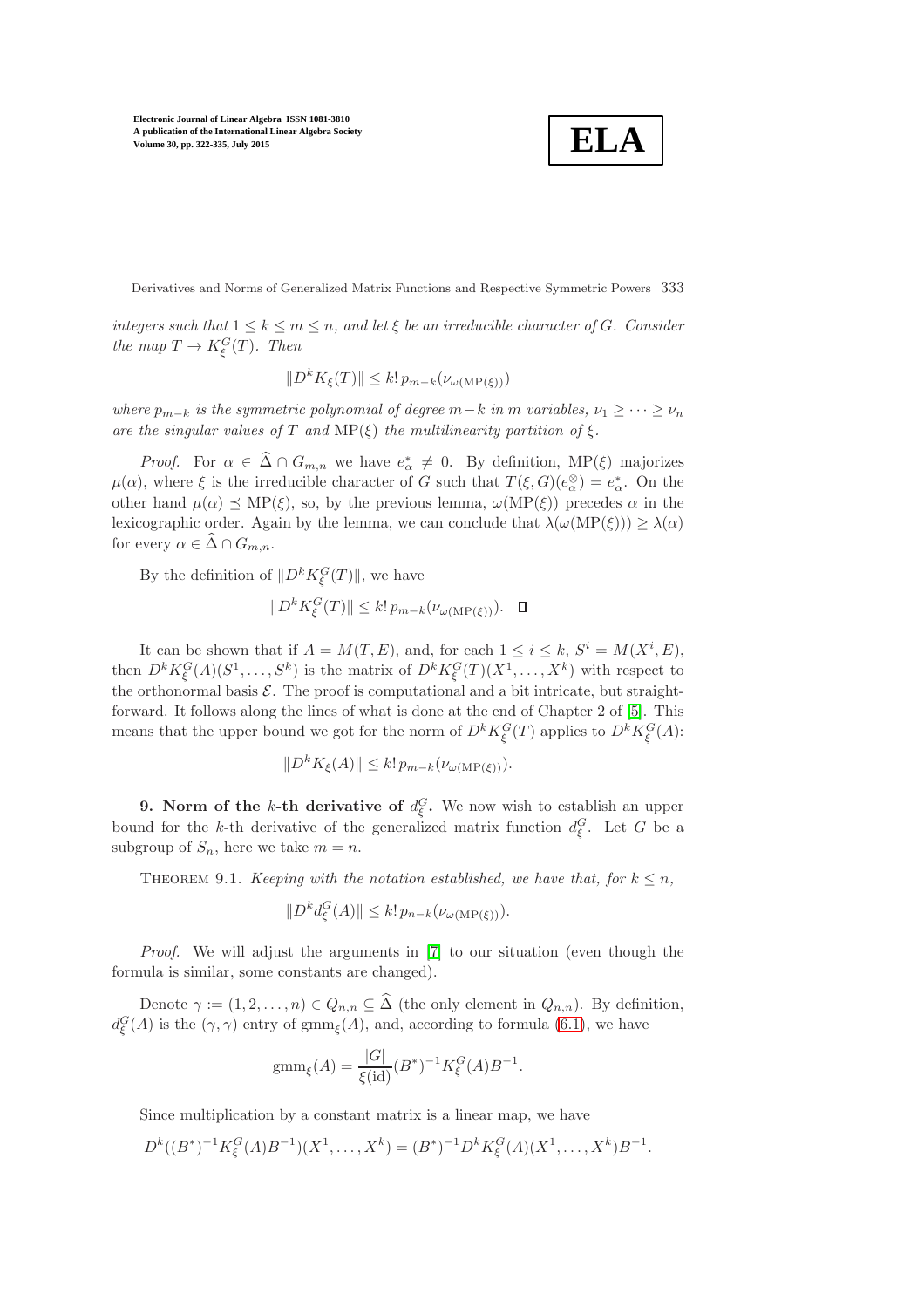

334 S. Carvalho and P.J. Freitas

We denote by C the column  $\gamma$  of the matrix  $B^{-1}$ :

$$
C = (B^{-1})_{[\gamma]} = (b'_{\alpha\gamma}), \quad \alpha \in \widehat{\Delta}.
$$

Then

$$
D^{k} d_{\xi}^{G}(A)(X^{1},...,X^{k}) = \frac{|G|}{\xi(\mathrm{id})} C^{*} D^{k} K_{\xi}^{G}(A)(X^{1},...,X^{k}) C.
$$

By formula [\(4.1\)](#page-3-0), we have that

$$
||e^*_{\gamma}||^2 = \frac{\xi(\mathrm{id})}{|G|}.
$$

By definition of the matrix  $B$ , we have

$$
e_\gamma^*=\sum_{\beta\in\widehat{\Delta}}b_{\beta\gamma}'v_\beta
$$

with  $C = [b'_{\beta\gamma} : \beta \in \hat{\Delta}]$ . Since the basis  $(v_{\alpha} : \alpha \in \hat{\Delta})$  is orthonormal, we have

$$
||C||^2 = ||C||_2^2 = ||e^*_{\gamma}||^2 = \frac{\xi(\text{id})}{|G|},
$$

where  $||C||_2$  is the Euclidean norm of C. Therefore,

$$
||D^k d^G_{\xi}(A)|| = \frac{|G|}{\xi(\text{id})} ||CD^k K^G_{\xi}(A)C^*||
$$
  

$$
\leq \frac{|G|}{\xi(\text{id})} ||C||^2 ||D^k K^G_{\xi}(A)||
$$
  

$$
\leq k! p_{n-k} (\nu_{\omega(\text{MP}(\xi)))}. \quad \Box
$$

We finish by applying these results to perturbations, using Taylor's formula:

$$
||f(a+x) - f(a)|| \le \sum_{k=1}^{p} \frac{1}{k!} ||D^{k} f(a)|| ||x||^{k}.
$$

COROLLARY 9.2. *According to our notation, we have, for*  $T, X \in \mathcal{L}(V)$  and  $A, Y \in M_n(\mathbb{C})$ :

$$
||K_{\xi}^{G}(T) - K_{\xi}^{G}(T + X)|| \leq \sum_{k=1}^{m} p_{m-k}(\nu_{\omega(\text{MP}(\xi))}) ||X||^{k},
$$
  

$$
|d_{\xi}^{G}(A) - d_{\xi}^{G}(A + Y)| \leq \sum_{k=1}^{n} p_{n-k}(\nu_{\omega(\text{MP}(\xi))}) ||Y||^{k}.
$$